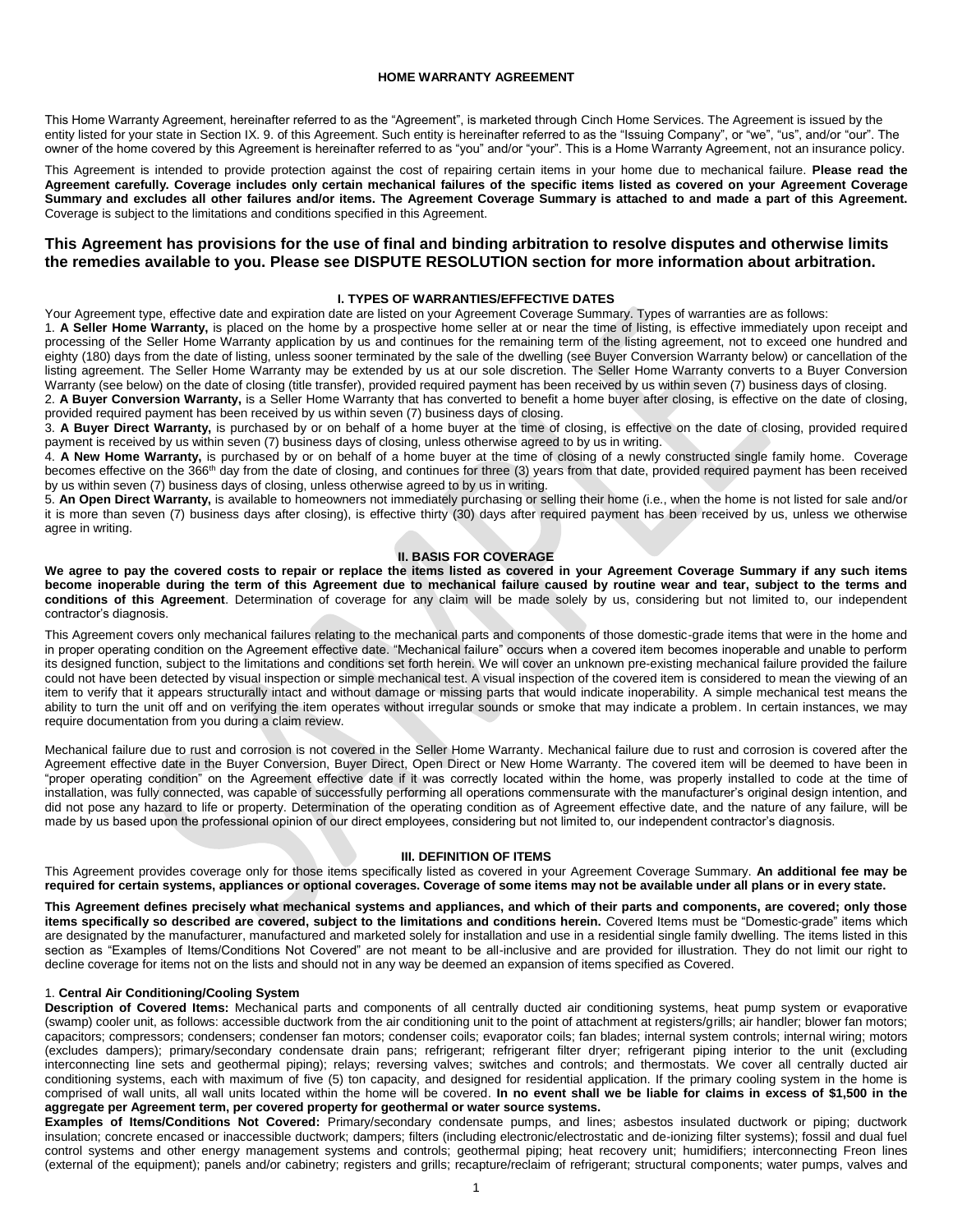lines (external of the condenser unit); wall units (except as noted above); window units, and water cooling towers. Gas systems, including ammonia systems, and chilled water systems, are not covered.

## 2. **Central Heating System**

**Description of Covered Items:** Mechanical parts and components of all heating systems, either hot water and steam heating system or centrally ducted forced air gas/electric/oil heating system or electric baseboard units, if providing the primary source of heat in dwelling, as follows: accessible ductwork from covered heating unit to point of attachment to register/grill; blower fan motors; burners; controls; fan blades; heat/cool thermostats; heat exchangers; heating elements; ignitor and pilot assemblies; internal system controls; wiring; and relays; motors (excludes dampers); and switches. If the primary heating system in the home is comprised of wall units, all wall units located within the home will be covered. Electric baseboard units are covered if they are the primary source of heating for the property.

**Examples of Items/Conditions Not Covered:** Chimneys, flues, and liners; cleaning and re-lighting of pilots; concrete encased or inaccessible ductwork; concrete encased or inaccessible steam or radiant heating coils or lines; conditions of water flow restriction due to scale, rust, minerals and other deposits; fossil and dual fuel control systems and other energy management systems and controls; dampers; asbestos insulated ductwork or piping; electric baseboard heat unless primary heating system in home; filters (including electronic/electrostatic and de-ionizing filter systems); fireplaces and their respective components and gas lines; free-standing or portable heating units; fuel storage tanks, lines, and filters; gas log systems, including gas feed lines; humidifiers; inaccessible water/steam lines leading to or from system; individual space heaters; maintenance and cleaning; panels and/or cabinetry; radiant heating systems built into walls, floors or ceilings; registers and grills; secondary units; solar heating devices and components; and structural components. 3. **Central Vacuum System**

## **Description of Covered Items:** Motor; relay; switches; wiring.

**Examples of Items/Conditions Not Covered:** Attachments; hoses; handles; knobs; panels and/or cabinetry; powerhead assemblies; secondary units; structural components.

#### 4. **Electrical System**

**Description of Covered Items:** Standard mechanical parts or components located within the perimeter of the outer load bearing walls consisting of ceiling fan motors and their controls (excluding transmitters and remotes); attic/whole house exhaust fans; door bells and chimes; interior standard light switches, smoke detectors including battery and hardwire systems; main breaker or fuse panel/box receptacles and general line voltage wiring.

**Examples of Items/Conditions Not Covered:** Bathroom exhaust fans; direct current (DC) wiring and systems; exterior wiring and components (except main panels mounted to exterior wall); any wiring or components servicing a detached structure; exhaust fans; fire, carbon monoxide alarm and/or detection systems; batteries; intercom or speaker systems; lighting fixtures; load control devices; low voltage systems including wiring and relays; service entrance cables; telephone systems; timers; touch pad assemblies; transmitters and remotes; utility meter base pans; and wall fans. Failures and conditions caused by inadequate wiring capacity, circuit overload, power failure/shortage or surge, and corrosion caused by moisture are not covered.

# 5**. Garage Door Opener**

**Description of Covered Items:** Mechanical parts and components of a single primary unit as follows: drive trains; motor; receiver board; relays; switches and sensors. If there is no attached garage, we will cover one (1) opener if installed in a detached garage.

**Examples of Items/Conditions Not Covered:** Batteries; damage caused by door malfunctions; all door assemblies including door panels, tracks, rollers, hinges, cables and springs; frequency interference; lights; sending units; touch pads and/or key pads; transmitters and remotes.

## 6. **Jetted Bathtub**

**Description of Covered Items:** Mechanical parts and components as follows: accessible electrical controls; accessible plumbing lines; air pumps; drains; gaskets; and primary circulation pump and motor.

**Examples of Items/Conditions Not Covered:** Bathtub shell; caulking and grout; jets; conditions of water flow restriction due to scale, rust, minerals and other deposits; failures due to dry operation of equipment; gaining access to electrical, component parts, and/or piping; tiles and marble; and tub enclosure. 7. **Kitchen/Laundry Appliances**

**Description of Covered Items:** Mechanical parts and components affecting the proper operation of one (1) of each of the following appliances located in the primary kitchen: refrigerator or combination refrigerator/freezer, built-in dishwasher, built-in microwave oven, range/oven/cook-top, self-contained range exhaust unit located above the range, built-in trash compactor; and clothes washer; clothes dryer. Covered mechanical parts and components include only the following: automatic soap and rinse dispensers; belts; compressor; condensers; control timers (oven/range clock-timers are excluded unless failure prohibits normal cooking function); defrost heaters; clothes dryer heating elements; clothes dryer drum; clothes dryer drum rollers; electronic components; evaporators; fan motors; gas valves; hinges; hoses; ignitor and pilot assemblies; ice maker and ice and water dispensers built into the primary refrigerator (excluding water supply lines); internal wiring; latch assemblies (excluding self-cleaning latch mechanisms); motors; power cords; pulleys; pumps; ram assembly; range/cooktop/heating elements/burners (sensi-temp elements/burners will be replaced only with standard elements/burners); solid state control boards; switches and relays; thermostats; touch pads; tracks; transmissions; wash arm assemblies (dishwasher only); washing machine tubs and agitators; and water valves (dishwasher, clothes washer and refrigerator only).

Examples of Items/Conditions Not Covered: Automatic deodorizers; buckets; commercial units; damage to clothing; doors; door cables; door glass; door seals; drawers; drip pans; exhaust fan not solely for venting range/cooktop fumes; independent telescoping range exhaust; filters and screens; food spoilage; self-contained icemakers; water supply lines; reclaim of refrigerant; interior lining; internal shelves; knobs and handles; light bulbs and fixtures; lock and key assemblies; panels and/or cabinetry; racks; removable minitubs; rollers other than clothes dryer drum rollers; rooftop exhaust units; rotisseries and probes; secondary units; shelves; springs; stand-alone freezers; structural components; timers and clocks; self-cleaning mechanisms including door latches; trays; venting; conditions of water flow restriction due to scale, rust, minerals and other deposits.

# 8. **Plumbing System/Plumbing Pipes**

**Description of Covered Items:** Mechanical parts and components of the following: garbage disposal; interior hose bibs; point of service water system/instahot; pressure regulating devices; shower and tub valves; toilet tanks, bowls, and toilet mechanisms within the toilet tank. The clearing of plumbing stoppages using standard snake/auger systems, of drain, waste or vent lines up to 125 feet from point of access where accessible ground level cleanout is existing, and which can be cleared with standard cable. Request to clear the same line(s) after fourteen (14) days' time has elapsed will be considered a new claim and require a new deductible. Leaks and breaks of water, gas, drain, waste and vent lines/pipes within the perimeter of the main foundation are also covered. **Repair and finish of any walls or ceilings where it is necessary to break through to effect repair is not covered under the Seller Home Warranty; under all other warranty types it is covered only to the following extent: repair of walls or ceilings to rough finish up to \$1,000 per claim**. Rough finish is defined to include hanging of drywall, patching of drywall, stucco, and lath. Repair to rough finish does not include supplies or labor for paint, sanding, wall texture, wallpaper and/or tile work.

**Examples of Items/Conditions Not Covered:** All plumbing in or under the ground, foundation or slab; all piping and plumbing outside of the perimeter of the foundation; any piping or plumbing in a detached structure; stoppage of concrete encased lines; any fees for locating, accessing or installing cleanouts; removal of water closets/toilets in order to clear stoppages, any fees for photo/video equipment, hydro-jetting equipment; jet or steam clearing; chemicals; stoppages caused by root invasion; stoppages caused by foreign objects, such as but not limited to, toys, bottle caps, etc; bath tubs; bidets; caulking or grout; color or purity of the water in the system; concrete encased plumbing; conditions of insufficient or excessive water pressure; conditions of water flow restriction due to scale, rust and sediment (scale, minerals and other deposits); exterior hose bibs; faucets; freeze damage; holding and pressure tanks; jet pumps; laundry tubs; lawn sprinkler systems; repair and finish of any floors where it is necessary to break through to effect repairs; septic tanks and systems in or outside of the home; sewage ejector pumps; sewer and water laterals; shower enclosures and base pans; shower heads; sinks; solar systems; toilet tank lids and toilet seats; water damage; water filters; water purification systems; wells.

## 9. **Septic Tank/Septic Tank Pumping**

**Description of Covered Items:** This plan covers the mechanical parts and components of one (1) sewage ejector pump (located within the perimeter of the main foundation). The clearing of stoppages within the connecting waste line (leading from the house to the primary septic tank) which are attributable to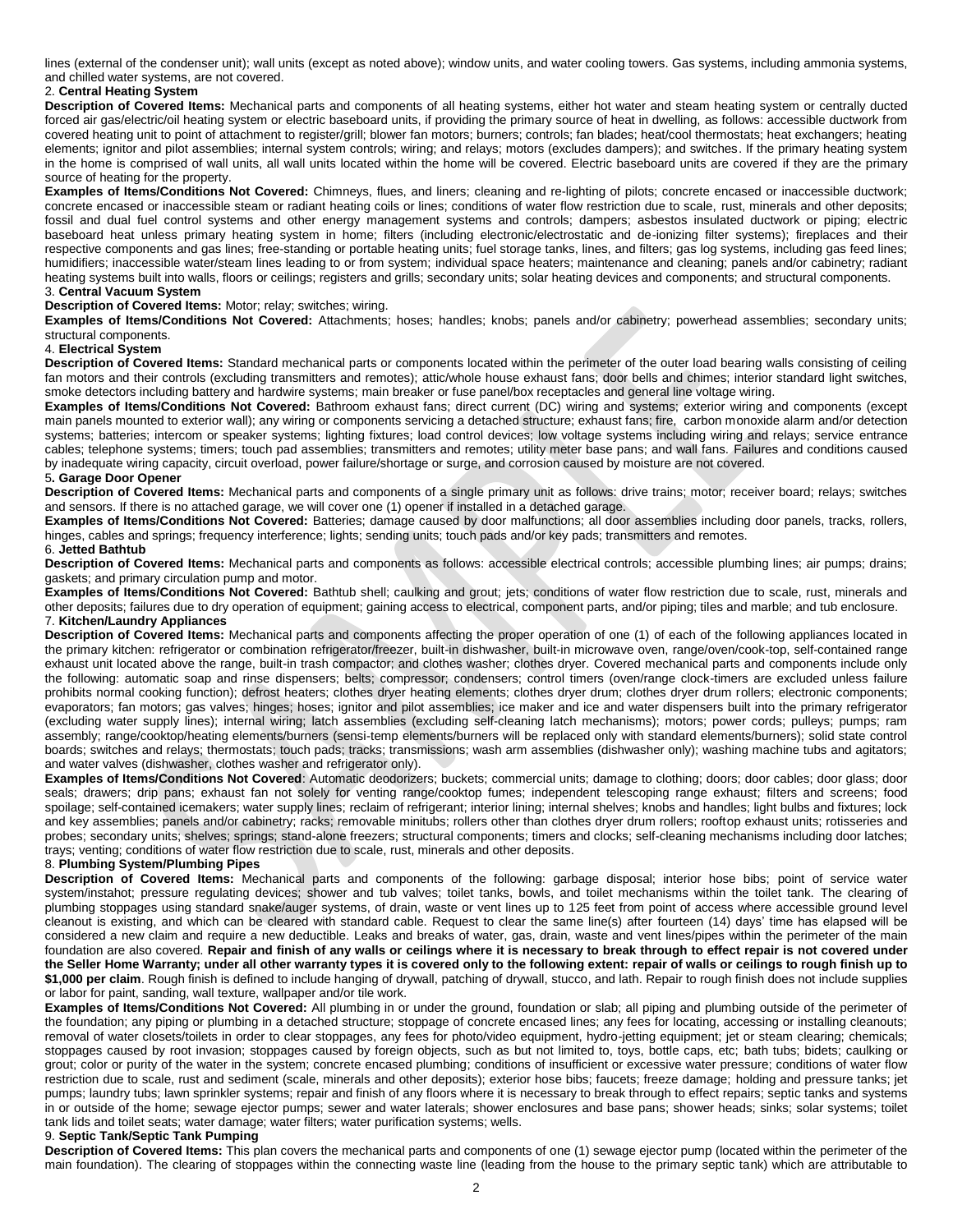normal wear and tear and can be accessed through an existing clean out without excavation. In the event the septic tank needs to be pumped or replaced, you may be responsible for locating an independent contractor to perform the necessary repairs or replacement. **In no event shall we be liable for claims in excess of \$500 to pump the septic tank or \$1,000 to replace the septic tank, per agreement term**.

**Examples of Items/Conditions Not Covered:** Broken or collapsed sewer lines; tile fields; leach beds; leach lines; lateral lines; insufficient capacity; seepage pits; cesspools and sewage ejector pumps not associated with the septic system. We do not cover the cost associated with locating or gaining access to the septic tank or sewer hook-ups nor do we cover the cost of installing cleanouts or hook-ups if they do not already exist; disposal of waste; chemical treatments of the septic tank or sewer lines, stoppages caused by root invasion and/or stoppages caused by foreign objects, such as but not limited to, toys and bottle caps.

## 10. **Sump Pump**

**Description of Covered Items**: Mechanical parts and components of the pump assembly located within the home and hard piped installed.

**Examples of Items/Conditions Not Covered:** Any unit located outside the covered property and/or within crawl spaces; back-up power assemblies; portable or non-hard piped installed unit.

# 11. **Swimming Pool and/or Spa or Combination (shared equipment)**

**Description of Covered Items:** Mechanical parts and components as follows: above ground accessible plumbing lines leading to and from unit; air pumps; blower motor; filters (freestanding housing body, laterals, pressure gauges, back flush valves); gaskets; impellers; internal spa pack heater; internal switches; primary circulator pump and motor; and relays.

**Examples of Items/Conditions Not Covered:** Automatic feeders and chemicals; chlorinators; "creepy crawlers" and similar cleaning units; electrical lines; filter elements or media (i.e., cartridges, grids and sand); heaters; inaccessible underground and/or concrete encased plumbing; jets; lighting; pop up heads and turbo valves; secondary/auxiliary cleaning equipment and accessories including built-in or detachable cleaning equipment, skimmers; solar heaters and related components; structure, liner or shell of the pool and spa; timer and remote control systems and their components.

## 12. **Heater for Swimming Pool and/or Spa**

**Description of Covered Items:** Mechanical components and parts of gas, electric, oil, and heat pump units. **In no event shall we be liable for claims in excess of \$1,000 in the aggregate per Agreement term**, per covered property with respect to pool or spa heaters.

**Example of Items Not Covered:** Cabinetry and structural components; recapture/reclaim of refrigerant; timer and remote control systems and their components.

#### 13. **Water Heater**

**Description of Covered Items:** Mechanical parts and components of one (1) water heater/tankless, including circulatory pumps and domestic hot water coils attached to boilers, but excluding solar and heat recovery units. Includes mechanical failures resulting from sediment build up.

**Examples of Items/Conditions Not Covered:** Auxiliary and secondary holding/storage tanks; base pans**;** color or purity of water; flues; vent pipes/lines; insulation and insulation blankets; heat recovery units; any noise without a related mechanical failure; racks; straps; timers; and solar heaters, including all parts and components.

### 14. **Water Softener**

**Description of Covered Items**: Mechanical parts and components of basic single water softener unit, including central head assembly; multi-level/twin softeners; piping to and from unit(s) and system tanks.

**Examples of Items/Conditions Not Covered**: Any and all treatment, purification, odor control, iron filtration components and systems; discharge drywells; failure due to excessive water pressure or freeze damage; failures due to mineral and/or sediment; resin bed replacement and salt.

# 15. **Well Pump System** or **Well Pump System with Booster Pump**

**Description of Covered Items:** Mechanical components and parts of the submersible or above ground well pump and booster pump utilized as the sole source of water supply only for the main dwelling, excluding irrigation system, as follows: controls; impellers; motor; pump and seals. For units that also supply water for use outside the main dwelling, only the capacity required to supply water to the main dwelling, excluding irrigation system, is covered.

**Examples of Items/Conditions Not Covered**: Contamination or lack of water; excavation or other charges necessary to gain access to, or to remove, or to reset the pump; failure attributed to well impurity; joint wells; piping and electrical lines leading to and from the unit; pressure, holding or storage tank(s); redrilling of wells; auxiliary/secondary; and well casings.

#### **IV. SERVICE**

1. **When repair or replacement services covered by this Agreement are required, call us at 1-800-432-1033 or submit a claim through the website my.cinchhomeservices.com.** If you fail to notify us of any mechanical failure prior to the expiration of the term of the Agreement during which the failure occurred, we will not be responsible for the cost of any repairs and/or replacements resulting from the mechanical failure.

2. We will provide you with a referral to an independent contractor. We will use reasonable efforts to provide a referral to an independent service contractor within two (2) hours after the service request is received during normal business hours and within twenty-four (24) hours for requests received after normal business hours and on weekends or holidays. In the event we determine, at our sole discretion, that there is an emergency situation requiring expedited service, we will make reasonable efforts to expedite service. We will determine, at our sole discretion, which repairs constitute an emergency and will give consideration to covered mechanical failures that affect the habitability of the dwelling.

3. We have sole authority to select independent contractors. All repair and/or replacement work covered by this Agreement must be performed by an independent contractor and approved by us in advance. **We are not responsible for expenses you incur without our express consent**. We will not reimburse you for any costs associated with unauthorized repairs or work performed by unauthorized contractors.

4. **This Agreement may include a deductible charge, as listed on your Agreement Coverage Summary. If a deductible is required, it must be paid** for each trade on each service call and will be used towards the covered portion of any claim. When a covered claim requires more than one trade to complete the covered repair/replacement only one (1) deductible charge will be required. Trades include appliance, air conditioning, heating, electrical, plumbing, and any other trade specifically required to service items listed on your Agreement Coverage Summary. You will be responsible for and shall pay the independent contractor directly for the service call and for actual work performed and/or items installed, up to the amount of the deductible at the time of visit(s), in a manner acceptable to the independent contractor. You are responsible and must pay the independent contractor for any amounts due for services performed or parts installed that are not covered under the terms, conditions and provisions of this Agreement. A service call includes, without limitation, the action of inspecting, diagnosing, and/or performing service for the repair or replacement of a malfunctioning item.

5. You agree to provide access to the covered property during normal business hours for the independent contractor to diagnose, obtain approval for, and/or complete repairs for covered mechanical failures. You agree to pay us and/or our independent contractor any service charge and additional charges assessed by our independent contractor resulting from your failure to provide access and/or for missed appointments.

6. Should any building or zoning permits be necessary, you are responsible for paying for and/or obtaining these permits and the cost associated with these permits.

7. At our discretion, we may elect to replace a covered item rather than repair it. **The decision to replace rather than repair items is solely our option.**  Should we choose to replace an item, the replacement will be the base model that meets all applicable federally mandated minimal manufacturers' standards, performs the same primary function, and has a capacity comparable with the covered item, when available with domestically assembled units. We will make reasonable efforts to provide replacement items of similar mechanical capabilities and/or efficiency of the original unit, when available. We are not liable to provide exact match in color, dye, lot, material, type or brand. When replacing systems or appliances, we will be responsible for the installation of the replacement item but not for the cost of the construction, modifications, carpentry or transitional work made necessary in order to accommodate the replacement, nor for any costs to upgrade or modify items for any reason. Should we determine to replace an item and you instead choose to elect a repair that item is excluded from further coverage under this Agreement and subsequent renewals.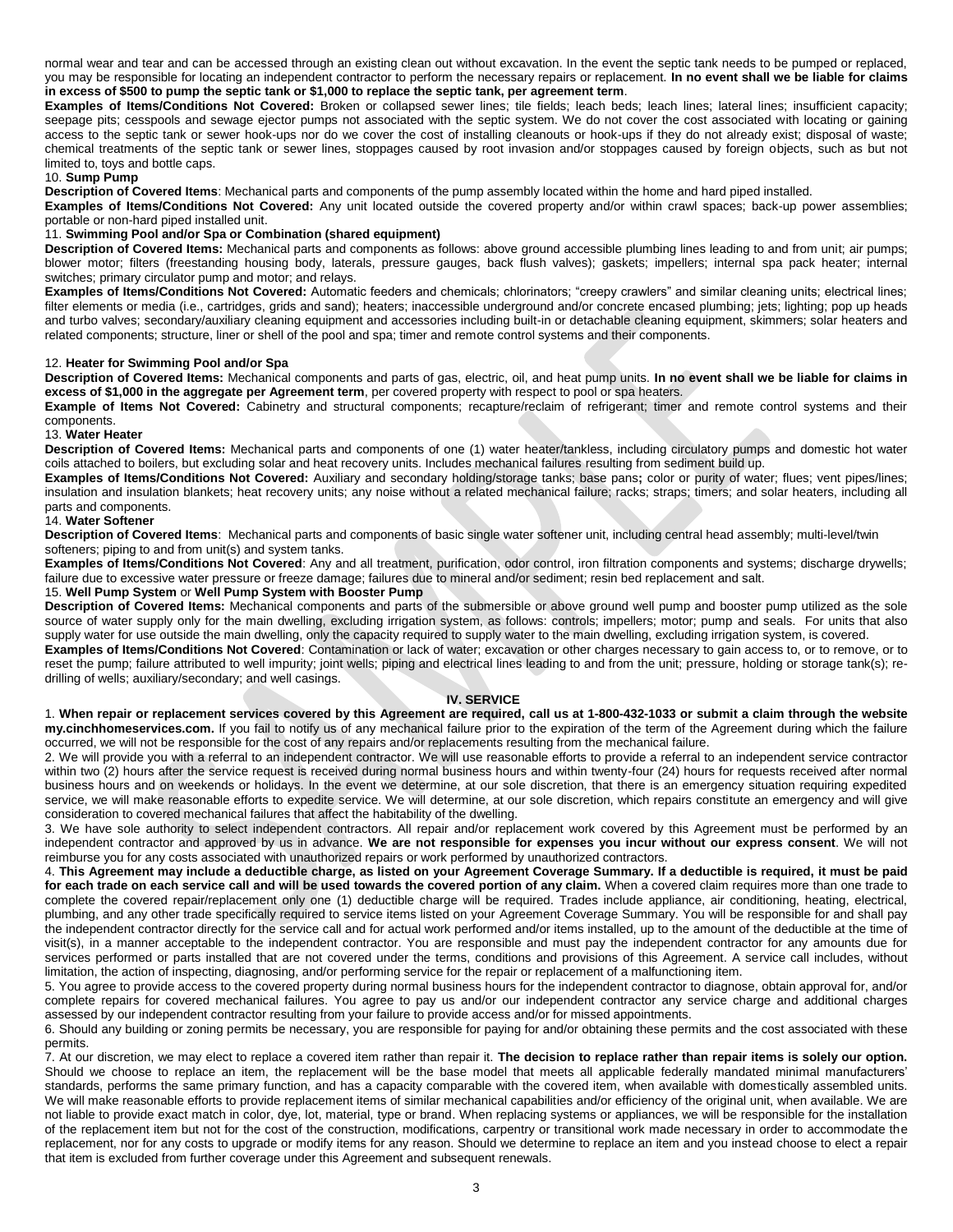8. Regarding Appliances, when replacing professional series or ultra-premium models, we will match brand for brand when possible with domestically available units for the following manufactures only; Asko, Bertazzoni, Bosch, Dacor, Delfield, GE Monogram Series, Fisher & Paykel, JENN-AIR, Kitchen Aid, Meile, Sub Zero, Thermador or Viking (individual trademarks are owned by the brand name company). This coverage is only available on a Buyer Conversion, Buyer Direct, Open Direct or New Home Warranty.

9. At our discretion, we may give you the option to elect to receive a repair/replacement credit or cash payment (net of deductible) in lieu of providing a repair/replacement. In such cases, the amount of such credit shall be equal to the lesser of our approved cost of repair/replacement or your actual and/or estimated cost of repair/replacement. If you elect a credit to our independent contractor, we will pay that amount directly to the independent contractor after the work has been completed. If you elect the cash payment, you must supply documentation supporting that the item in question has been purchased, replaced or repaired prior to receiving the cash payment. Any replacement item must be installed in the covered property as listed on the Agreement Summary Page. **The amount of the approved cost of repair or replacement will be established by us at our sole discretion.** We reserve the right to inspect repaired and/or replacement items.

10. We reserve the right to obtain, at our expense, a second opinion by an independent contractor prior to determining eligibility for coverage.

#### **V. GENERAL EXCLUSIONS AND LIMITATIONS**

1 This Agreement provides coverage for the mechanical failure of only those systems, appliances and components thereof listed as covered on your Agreement Coverage Summary and only to the extent described herein. This Agreement does not cover any items not specifically named as covered on your Agreement Coverage Summary.

2. This Agreement shall not cover any item(s) if they are: mismatched systems with components having incompatible capacity ratings; modified from the original manufacturer design or application; items determined to be defective by the Consumer Product Safety Commission or the manufacturer and for which either has issued, or issues, a warning or recall, or which is otherwise necessitated due to failure caused by the manufacturer's improper design, use of improper materials and/or formulas, manufacturing process or any other manufacturing defect; improperly installed; or below the slab or basement floor of the home; or located outside the perimeter of the main foundation (i.e., outside the outer load bearing walls of the structure with the exception of central air conditioning unit, main electrical panel mounted to the outside wall, pool, spa, septic tank, and well pump).

3. This Agreement covers only repairs and/or replacements due to mechanical failure attributable to ordinary wear and tear. Accordingly, the Agreement does not cover failures which may result from other causes, such as without limitation: abuse, misuse and/or neglect; improper installation; lightning strikes; missing parts; animal, pet and/or pest damage; power failure; power surge; fire; casualty; acts of God; structural and/or property damage; flood; smoke; earthquake; freeze damage; accidents; war; acts of terrorism; nuclear explosion, reaction, radiation or radioactive contamination; insurrection; riots; vandalism; or intentional destruction of property. This Agreement does not cover mechanical failures resulting directly or indirectly from or caused by mold, mildew, mycotoxins, fungus, bacteria, virus, condensation, and/or wet or dry rot regardless of the source, origin, or location and any other cause or event contributing concurrently or in any sequence to the mechanical failure.

4. This Agreement does not cover upgrading or making modifications to items due to, but not limited to, the following reasons: capacity (over or undersized); dimensional or design change; conditions of insufficient or excessive water pressure; conditions of inadequate wiring capacity; circuit overload; power failure and/or surge; failure to meet building code(s); zoning requirements; utility regulations; or failure to comply with local, state or federal laws or regulations.

5. This Agreement does not cover any costs associated with construction, carpentry, or other modifications made necessary by the repair or replacement of existing equipment or installing different equipment. This Agreement does not cover any costs associated with any upgrades or modifications to comply with federal, state, and/or local law, code, regulation, or ordinance. All such costs are your responsibility.

6. SEER (Seasonal Energy Efficiency Ratio) operational compatibility: If we elect to replace an air conditioning condenser or heat pump unit, and it becomes necessary to make a mechanical modification to the evaporator coil in order to provide operational compatibility, we agree to pay the covered costs for one (1) of the following (determination is at our sole discretion) only: expansion metering device, or coil, or air handler. This Agreement does not cover any costs associated with modifications or upgrades required to match efficiency value, rating or ratio.

7. This Agreement does not cover: fees associated with the removal and/or disposal of old systems, appliances and components; any fees or costs associated with Freon reclamation.

8. This Agreement does not cover: fees associated with the removal and/or disposal of hazardous or toxic material or asbestos.

9. This Agreement does not cover repair or replacement of systems, appliances or components classified by the manufacturer as commercial-grade.

10. This Agreement does not cover (a) fees associated with use of cranes or other lifting equipment required to service any item or system; or (b) excavation or other charges associated with gaining access to the well pump; or (c) electronic computerized energy management systems or devices, or lighting and/or appliance management systems.

11. This Agreement does not cover ductwork with the sole exception of ductwork that is exposed and readily accessible to service a mechanical failure of a covered air conditioning or heating system or item. This Agreement does not cover: asbestos insulated ductwork; concrete encased or inaccessible ductwork; crushed/collapsed ductwork; ductwork damaged by moisture, water, pests and/or animals; insulation; registers, grills and dampers; underground ductwork. Inaccessible ductwork refers to ductwork that is used in central heating and/or air conditioning systems that is not exposed and cannot readily be accessed for replacement or repair due to design and installation obstacles such as, but not limited to, permanent partitions, chimneys, etc., and ductwork embedded in floors, walls or ceilings.

12. This Agreement does not cover any costs, including costs associated with equipment, incurred to gain access to, or service, a covered item, system, appliance or component. When there is not adequate capacity or space for serviceability caused by, but not limited to, walls, floors, ceilings, permanently installed fixtures, cabinets, snow/ice covered areas, flooded areas, or personal property and it is necessary to open or move such items to perform a diagnosis or service, we are not responsible for costs to move or restore such openings, items, or property.

13. This Agreement does not cover delays or failures to provide service caused by, or related to: any of the exclusions listed herein; shortages of labor and/or materials; or any other cause beyond our reasonable control. This Agreement does not cover additional charges to access or transport materials, supplies, or independent contractors to the covered property due to lack of or inhibited serviceability, such as, but not limited to, tolls, required use of ferries or barges and/or remote locations.

14. This Agreement does not cover any incidental, consequential, special, and/or punitive damages, and you agree to waive any and all claims for such damages, arising from, resulting from and/or related to the failure of any item or system, including, but not limited to, food spoilage, loss of income, additional living expenses, and/or any loss, damage, cost or expense directly or indirectly arising out of or resulting from, or in any manner related to mold, mildew, mycotoxins, fungus, bacteria, viruses, condensation, wet or dry rot and/or other property damage.

15. This Agreement does not cover repairs or replacements of any item covered by other insurance, warranties or guarantees, including but not limited to, manufacturer's, contractor's, builder's, distributor's, or in-home warranty's. Our coverage is secondary to such insurance, warranties, or guarantees.

16. This Agreement does not cover any mechanical failure when the covered item or system has been repaired, modified, disabled or adjusted in any way which prevents us or our independent contractor(s) from inspecting, diagnosing and/or repairing the mechanical failure.

17. This agreement does not cover items that have had: improper alterations; installations; repairs; or improper modification of any system, appliance or component covered by this Agreement; or if it is damaged in the course of remodeling or repair, we will no longer be obligated to cover such item(s).

18. This Agreement does not cover performance of routine maintenance. You are responsible for performing all routine maintenance and cleaning for all covered items and systems as specified and recommended by the manufacturer and for maintaining all areas around covered items and/or systems to ensure that they are able to function properly as specified by the manufacturer.

19. We are not liable for any damages that result from an independent contractor's service, delay in providing service or failure to provide service. We are not liable for any incidental, consequential, special, and/or punitive damages, whether caused by negligence or any other cause, and you agree to waive any and all claims for such damages, arising from, resulting from or related to any independent contractor's service, delay in providing service or failure to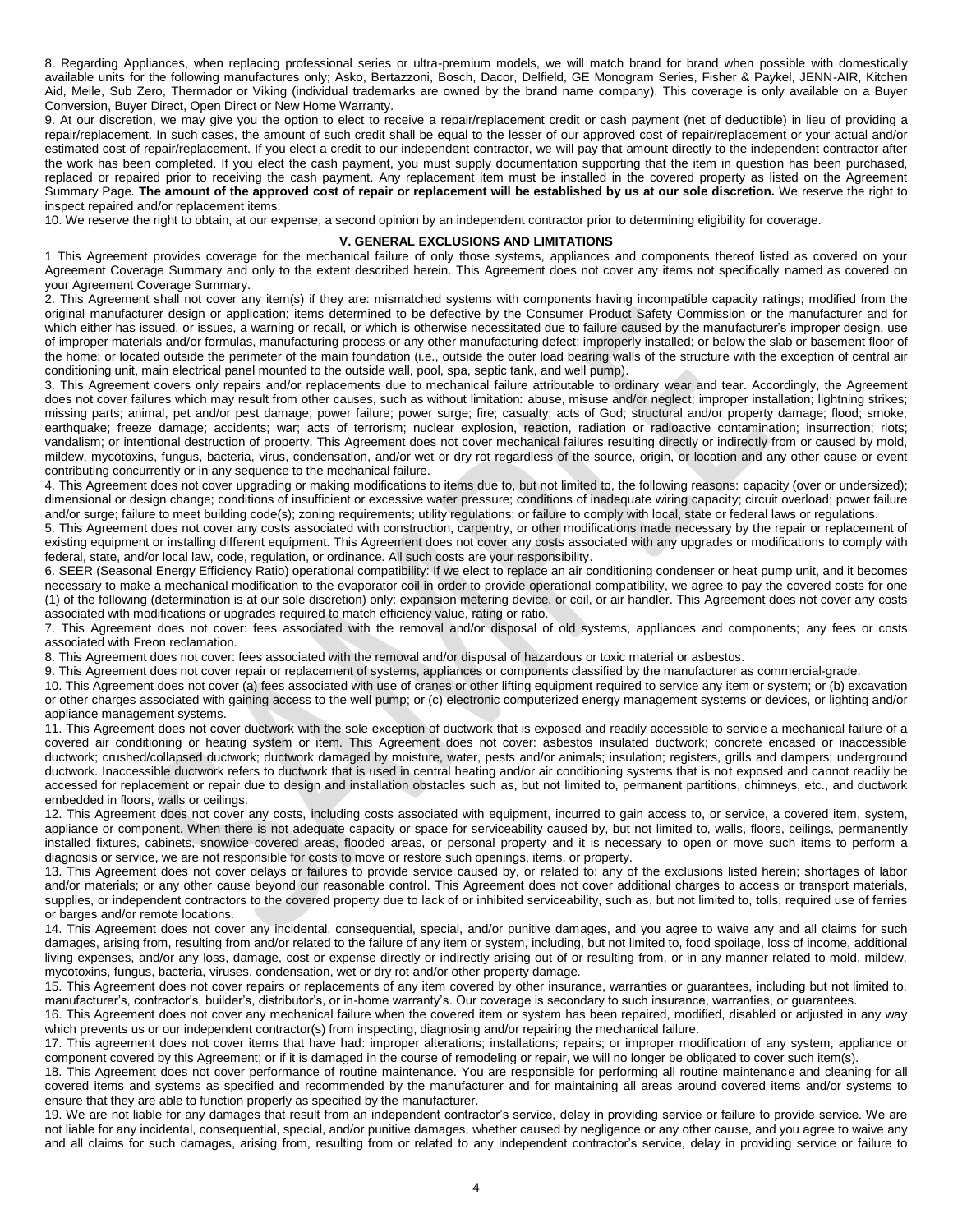provide service, including, but not limited to, damages, resulting from delays in securing parts and/or labor, the failure of any equipment used by an independent contractor, labor difficulties, and/or the negligent, tortuous and/or unlawful acts or omissions of any independent contractor.

# **VI. PROPERTIES ELIGIBLE FOR COVERAGE**

1. This Agreement covers a single family residence, including a condominium, townhouse or villa used solely for residential purposes. Two-unit multi-family property (duplex) owned and operated as residential income producing properties, are also eligible for coverage although seller coverage is restricted to only the owner occupied unit. Any dwelling used in whole or in part for commercial purposes such as, but not limited to, a day care facility, a group home (five (5) or more unrelated individuals cohabiting in same household) or fraternity-type house, "bed and breakfast", church or school will not be covered. Notwithstanding the exclusion of "group homes", this Agreement provides coverage under a special exception for special purpose group homes devoted to housing persons with mental and physical disabilities, as those terms are defined by the Americans with Disabilities Act at Title 42 of the United States Code Section 12102(2)(A). Homes listed in any historical register are not covered, which will include any homes registered on the National Register of Historic Places. Whether or not this Agreement covers a condominium unit, mobile home, manufactured home, or multi-family property, any repairs and/or replacements will be limited to the items solely used by and located and serviceable within such single unit (unless specified otherwise). No common area items shared by non-warranted units shall be covered by this Agreement.

2. Multi-family properties (duplexes only) are eligible for coverage under the Seller Home Warranty; however, coverage is restricted to the owner occupied unit only. Tenant occupied units are not eligible for coverage under the Seller Home Warranty.

3. If coverage is provided on tenant occupied units under the Buyer Conversion Warranty, Buyer Direct Warranty, New Home Warranty, and/or Open Direct Warranty, you, the owner, (not the tenant) are responsible to report the claim and pay the deductible charge. Multi-family property is not eligible for the New Home Warranty.

4. Mobile homes constructed within ten (10) years of the effective date of the Agreement are eligible for coverage, provided they are permanently secured to the ground and that the land they are located on is owned by you. Mobile/manufactured homes that are located in a division operated similar to a condominium, where maintenance is provided, are also eligible for coverage.

# **VII. CANCELLATION**

1. You may void this Agreement within 30 (thirty) days of the coverage effective date for a full refund of the contract fees paid if no claim has been made. The right to void this Agreement as provided in this paragraph is not transferable. A ten percent penalty per month will be added to any refund required under this paragraph, including any accrued penalties, that is not paid or credited within 30 (thirty) days after termination of this Agreement pursuant to this paragraph.

2. You may cancel this Agreement within 30 (thirty) days of the coverage effective date if a claim has been made, or at any time thereafter, at which time you may be entitled to a refund of unearned contract fees paid based on the short rate schedule less a processing fee of twenty-five dollars (\$25) and less the cost of any services performed pursuant to the Agreement, where permitted by law. If the refund calculation results in you owing us payment for services provided, we may bill you for the lesser of the net amount due to us or the unpaid annual term contract fee. We will bill or charge you any balance owed to us through the same mechanism as any previous installment billings, or we will direct bill you if such a mechanism is not available.

3. In the event a real estate listing agreement is cancelled while your home is covered by a Seller Home Warranty and a claim has been paid, you agree to pay to us the lesser of: (1) any claims paid under the Seller's coverage, or (2) the applicable Buyer Conversion Warranty price. In the event a home which was covered under the Seller Home Warranty during the listing period is sold, regardless of whether a claim is paid under the contract, the seller will be liable to us for the applicable Buyer Conversion Warranty price.

4. We may terminate this Agreement immediately, after any applicable notice provisions, for non-payment, fraud or material misrepresentation. If we terminate for fraud or material misrepresentation, this Agreement is void and we shall refund all paid contract fees if no claims have been made. If a claim has been made, we will follow normal cancellation procedures as outlined in this section.

# **VIII. DISPUTE RESOLUTION**

**1. ARBITRATION**: All disputes, controversies or claims of any sort, arising out of or in any way relating to this Agreement, its negotiation, and the Services provided pursuant to it, whether based in contract, tort, regulation, or any other legal or equitable theory (collectively "Disputes"), shall be resolved at the consumer's choice by settlement or final and binding arbitration or in and through a small claims court having jurisdiction over such Disputes. Arbitration shall be conducted within the geographical limits of the applicable federal district court where the Covered Property is located, or such other location upon which both parties mutually agree. The Commercial Arbitration Rules and Supplementary Procedures for Consumer-Related Disputes of the American Arbitration Association (the "Arbitration Rules") in effect at the time arbitration is demanded by either party shall govern the arbitration proceeding and the selection of one neutral arbitrator to preside over the proceeding. The arbitrator is empowered to decide all Disputes and all questions related to the enforceability and scope of these Dispute Resolution provisions, including but not limited to the validity, interpretation and applicability of these Dispute Resolution provisions. Additionally, this transaction involves interstate commerce, and these Dispute Resolution provisions shall be governed by the Federal Arbitration Act, as amended (9 USC 1). No arbitration may proceed on a class or representative basis, and the arbitrator may not consolidate any arbitration proceeding governed by these Dispute Resolution provisions with any other person's arbitration proceeding, and may not otherwise preside over any form of a representative or class proceeding. Under the Arbitration Rules, although each party is required to pay certain administrative and arbitrator fees, the amount the consumer may be required to pay is limited. Each party to arbitration is responsible for its own attorney's fees, if the party chooses to be represented by an attorney.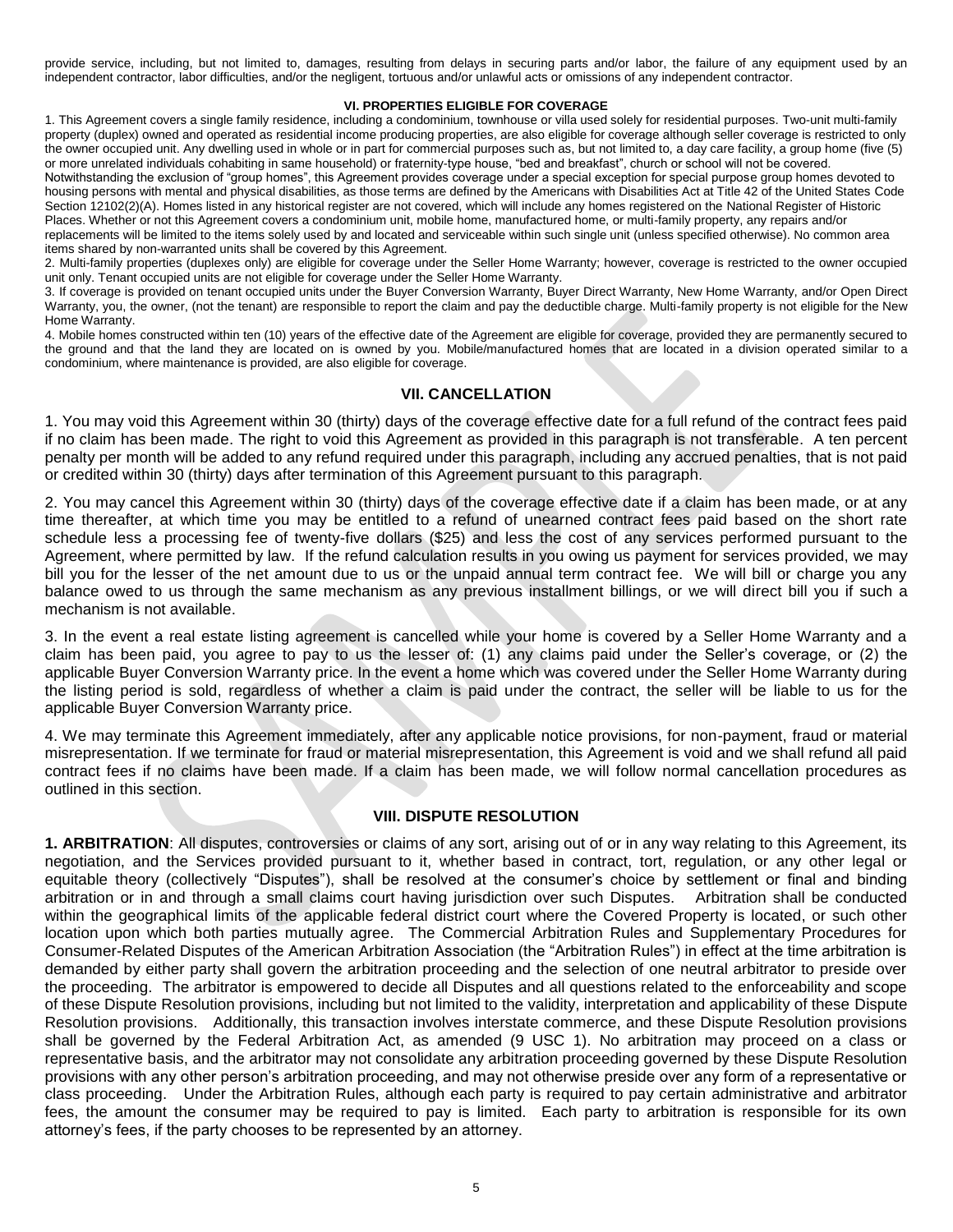**2. CLASS ACTION AND JURY TRIAL WAIVER:** Each party to this Agreement may bring a Dispute against the other only in its individual capacity and not as a plaintiff or class member in any purported class or representative proceeding. Each party gives up or waives any right it may have to have any Disputes between them resolved by a jury.

# **IX. OTHER CONDITIONS**

1**. Term.** A Buyer Conversion Warranty, Buyer Direct Warranty or Open Direct Warranty expires one (1) year from Agreement effective date, unless renewed. A New Home Warranty expires three (3) years from Agreement effective date, unless renewed. Renewal term will be for a one (1) year period.

2. **Renewal. A Buyer Conversion Warranty, Buyer Direct Warranty, Open Direct Warranty or New Home Warranty will automatically renew at the option of the Issuing Company and where permitted by state law, for successive one (1) year periods, unless cancelled by you or us in accordance with the cancellation provisions. You will be notified of any rate and/or coverage changes not less than thirty (30) days prior to the expiration of the warranty.**

3. **Assignment.** In the event of assignment or transfer of title of the covered property, this Agreement may be assigned and/or transferred at our option, where permitted by state law and when the applicable fee has been paid. We reserve the right to charge a transfer fee not to exceed \$25.

4. **Installment Billing.** In certain cases you may be permitted, at our sole and exclusive discretion, to pay for your coverage on an installment basis. Should you suffer a mechanical failure covered by this Agreement at a time when there are unpaid installments due from you, whether or not such payments are due or overdue, we reserve the right to deduct all or any portion of any unpaid amounts from the amount of loss covered by this Agreement for such incident, or to require payment of the entire remaining unpaid balances prior to covering the loss for you as we deem necessary or desirable. Our failure to exercise any such right on one occasion shall not be deemed a waiver of such right on other occasions.

5. **Waiver**. Should we waive any of our contractual rights; such waiver will not constitute a future waiver of said rights.

6. **Disclosure**. The price of the Agreement includes the full amount of all fees due and payable as well as the costs of processing and administration for the Issuing Company and its agents where allowable by law. Any applicable state or local sales taxes are in addition to the price of the Agreement.

7. **Severability.** If any provision of this Agreement is determined to be invalid or unenforceable, in whole or in part, by any rule of law or public policy, all other conditions and provisions of this Agreement shall nevertheless remain in full force and effect.

8. **Entire Agreement.** This Agreement constitutes the entire agreement of the parties hereto with respect to the subject matter hereof, and supersedes all prior agreement and understandings of the parties hereto, oral or written, with respect to the subject matter hereof. Except as provided herein, all other warranties, expressed or implied, are hereby disclaimed.

9. **Issuing Company**. This Agreement is issued by HomeSure Services, Inc., except in the following states where it is issued by the identified entity: in Alabama, Arizona, Florida, Illinois, Iowa, Louisiana, Massachusetts, Nevada, New Hampshire, New Mexico, New York, North Carolina, Oklahoma, South Carolina, Texas, Utah, Vermont, Washington, Wisconsin and Wyoming by HomeSure of America, Inc.; in California by HomeSure Protection of California, Inc.; and in Virginia and Oregon by HomeSure of Virginia, Inc. Services are provided by independent tradespeople/contractors. OR CCB# 202158

10. **Marketing.** This Agreement is marketed through Cinch Home Services. Cinch is a registered trademark of Cinch Home Services, P.O. Box 310722, Boca Raton, FL 33431-0722.

11. **Corporate/Administrative Office.** 4700 Exchange Ct, Suite 300, Boca Raton, FL 33431; (800) 778-8000

HMS-MPP09A 04/16-LFHE

# **PREVENTIVE MAINTENANCE BENEFIT**

1. **Eligibility** (Buyer Only): During the first year of your Cinch Home Warranty Agreement ("Agreement"), if you have not placed any claims, **you will be eligible for one (1) air conditioning and/or heating system maintenance visit, up to \$100**, at the completion of month nine (9) of your contract. The maintenance visit is available on an active Agreement from month ten (10) and through the end of the contract term. The maintenance visit must be scheduled and occur between months ten (10) and twelve (12) before the first term of the Agreement expires.

2. **Process**: For information on how to use this benefit, call Cinch Home Services at 866-607-9925. If you fail to schedule a maintenance visit during the Eligibility period you may not "make-up" the maintenance visit during any subsequent period. No make-up will be given for a missed maintenance visit. Based on the Eligibility qualifications noted above, you must schedule and complete the maintenance service between months ten (10) and twelve (12) of the Agreement period.

We are not liable for any damages of any type that result from an independent contractor's service, delay in providing service or failure to provide service.

# **Premier Upgrade Package Option**

Adding this package to your Home Warranty Agreement provides additional benefits, including mismatched systems and components having incompatible capacity ratings on a covered claim. Certain repairs or replacements may require additional fees that are not normally covered under your Home Warranty Agreement, such as, but not limited to, disposal of equipment; duct, electrical and/or plumbing modifications; reclamation of refrigerant; code upgrades; permits; condenser pads; etc. **Depending on which package you select, we will provide up to either \$500 or \$1,000 towards typically excluded non-**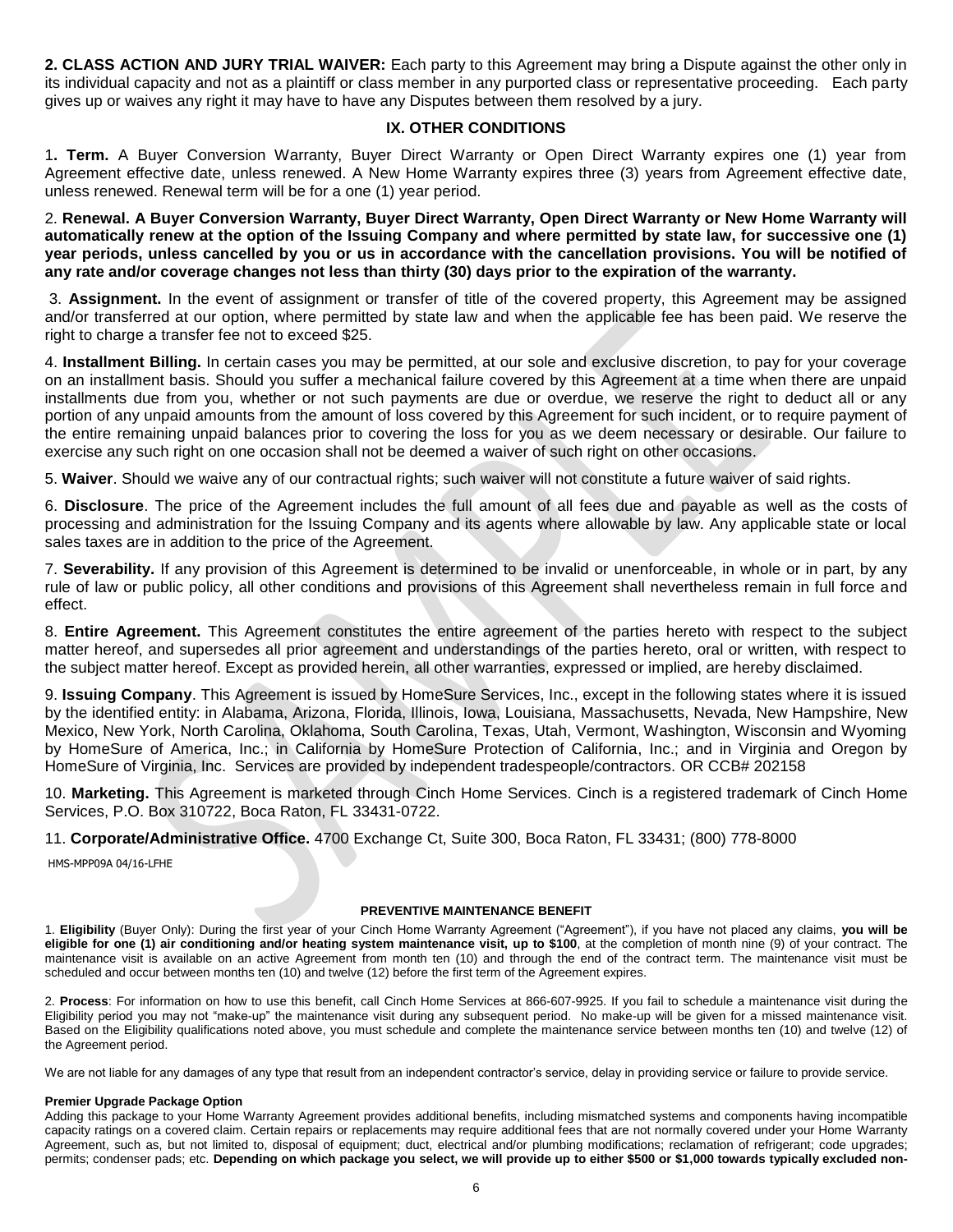**covered charges when repairing or replacing a covered item. In no event shall we be liable to cover fees and/or disposal arising from hazardous and/or toxic materials or asbestos.** Package limits apply to one (1) covered item, per claim. **Each claim event is capped for up to either \$500 or \$1,000**; any unused portion of the benefit cannot be applied towards a future claim. **In no event shall we be liable for more than two (2) claims per agreement term, for an aggregate amount of up to \$1,000 or \$2,000.** This benefit does not apply to equipment; items; or failures deemed ineligible for coverage.

CCHMSPUPO 0213

# **Outside Gas Line**

**Description of Covered Items:** Outside gas service line is defined as a natural gas supply line from the curb box to the inlet valve of the meter for one single family residential home – it is the most direct line between the curb box and the inlet valve of the meter. It includes the gas supply line between the outlet of the meter and the exterior of the foundation. It does not include any connections or extensions such as, but not limited to, gas lines to grills, lights and pool heaters.

**Limitations of Coverage:** For the repair or replacement of the outside line, **we will pay a maximum of \$2,000 in the aggregate per Agreement term.** After the outside gas service line is repaired or replaced, our independent service provider will provide basic site restoration to the affected area, limited to backfill of excavated soil, raking and reseeding.

**Examples of Items/Conditions Not Covered:** Any gas service lines in excess of 500 feet in length; high pressure gas lines and the high pressure service line which is defined as a natural gas supply line with a pressure rating of 60 psi or greater; natural gas meter including connections; appliances or appliance connectors or burner tips; any gas service line not measuring between 1/2" and 1 1/4" in diameter; utility meters; any interior gas piping. EXTGAS 07/14

## **Outside Sewer Line**

**Description of Covered Items:** Outside sewer service line failures as a result of normal wear and tear.

**Limitations of Coverage:** For covered repairs, **we will pay a maximum of \$3,000 in the aggregate per Agreement term. We will pay up to an additional \$1,500 in aggregate per Agreement term to cut; excavate or repair sidewalks located in a public easement or public roads that were damaged solely due to outside sewer service line covered repair or replacement work performed by our independent contractor(s).** Only expenses related to repair or replacement of sidewalks are covered under this additional limit. **This additional limit, when applicable, does not add any additional coverage to the sewer service line \$3,000 Agreement maximum. Should sidewalk or public road repair expenses exceed \$1,500, it is your responsibility to pay any additional costs.** You will be notified of the estimated additional expenses before work is completed. After the outside sewer service line is repaired or replaced, our independent service provider will provide basic site restoration to the affected area, limited to backfill of excavated soil, raking and reseeding.

**Examples of Items/Conditions Not Covered:** Any outside sewer line in excess of 500 feet in length any outside sewer service line not connected to a public sewer system, including but not limited to sewer lines connected to a septic system or leach field; outside holding tanks; ejector pumps; service or damage related to the back-up of sewers and drains or any other damage caused directly or indirectly by sewer main lines; any outside sewer service line connected to a lift station; utility meters; stoppages or blockage caused by root invasion and/or by foreign objects, such as but not limited to, toys and bottle caps; any interior water or sewer lines. EXTSWR 07/14

## **Outside Water Line**

**Description of Covered Items:** Outside water line repair or replacement if the failure is a result of normal wear and tear. This Agreement covers only the portion of the service line which extends from the curb box shut off valve to the meter or exterior load bearing wall of the covered property.

**Limitations of Coverage:** For covered repairs, **we will pay a maximum of \$2,000 in the aggregate per Agreement term**. The Plan will pay up to **\$500 in aggregate per Agreement term** to cut; excavate or repair sidewalks located in a public easement or public roads that were damaged solely due to outside water service line covered repair or replacement work performed by our independent contractor(s). **These expenses will apply toward the \$2,000 Agreement maximum**. **Should sidewalk or public road repair expenses exceed \$500, it is your responsibility to pay any additional costs**. You will be notified of the expected additional expenses before work is completed. After the outside water service line is repaired or replaced, our independent service provider will provide basic site restoration to the affected area, limited to backfill of excavated soil, raking and reseeding.

**Examples of Items/Conditions Not Covered:** This Agreement does not cover the following: any outside water line in excess of 500 feet in length; any costs in excess of **\$2,000 in aggregate per Agreement term**; any outside water service line not connected to a public water system, including but not limited to water lines connected to a well system; lead piping; utility meters; stoppages or blockages caused by root invasion and/or by foreign objects, such as but not limited to, toys and bottle caps; sprinkler and/or any irrigation lines or systems; any interior water or sewer lines. EXTWTR 07/14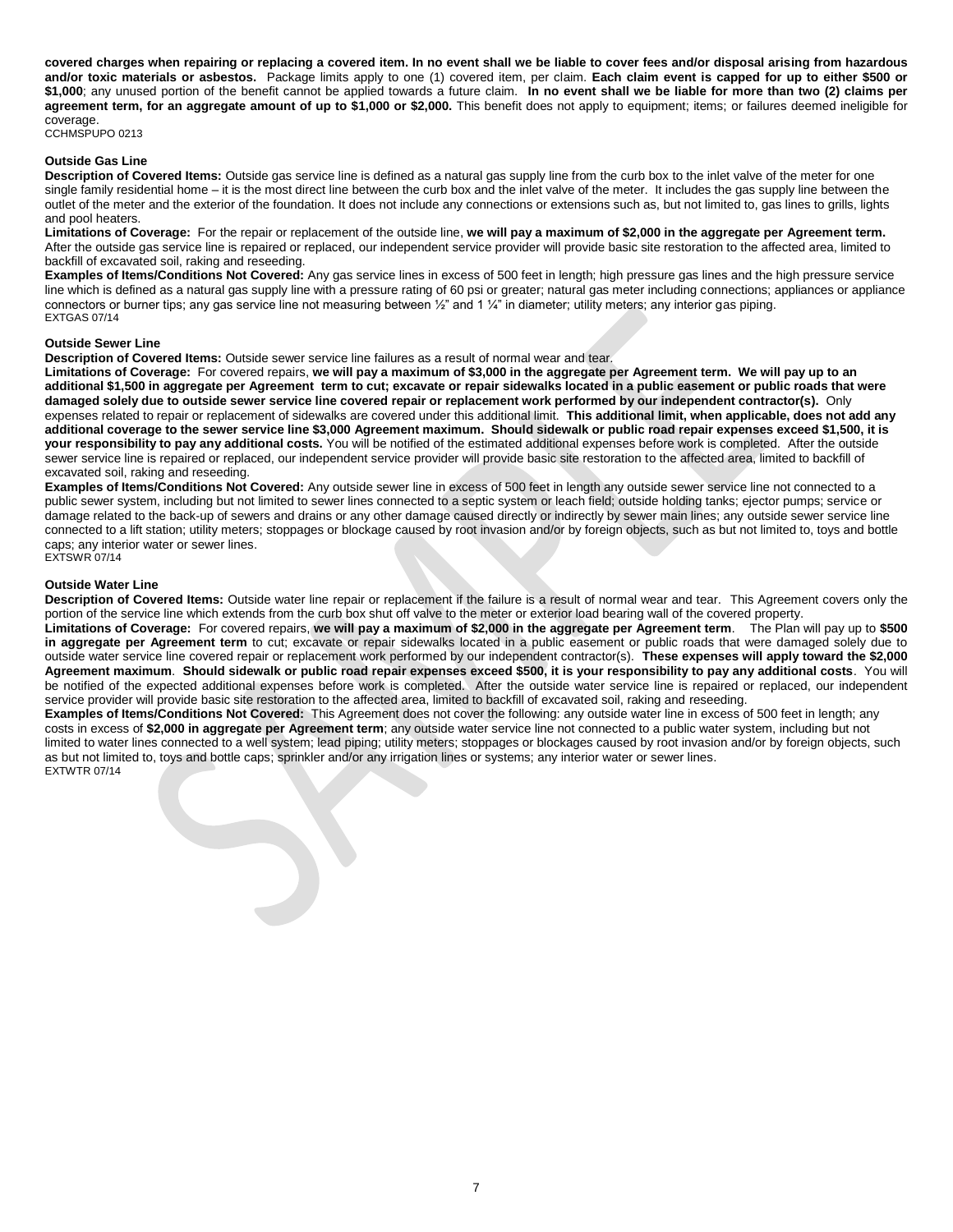# **Terms and Conditions**

# **HOME DEDUCTIBLE REIMBURSEMENT (RSG)**

## I. DEFINITIONS

Home insurance refers to a policy of insurance covering the primary residence and/or personal effects of the member against all risks of direct physical damage. The home insurance policy must be a valid and active form such as Homeowners, Renters, Farm-Owners, or Fire & Wind for a dwelling and /or Personal Effects risk.

Loss refers to an accidental physical loss or damage to the member's primary residence, and/or personal effects.

Member refers to a member in good standing with the Association:

- a. who has paid the membership fee; and
- b. whose name is shown on the enrollment/registration form.

Personal Effects refers to personal property of the member normally located at the primary residence.

Primary Residence refers to a permanent residence of the member which is recognized and covered by a policy of insurance as the primary residence.

We, Us and Our refer to the Company providing this insurance.

#### II. COVERAGES

- A. HOME DEDUCTIBLE REIMBURSEMENT: We will reimburse the covered member for a loss to the member's primary residence or personal effects equal to the deductible limit shown on member's home insurance policy or up to the maximum limit of \$1,000, whichever is less. Home Deductible Reimbursement coverage does not apply if:
	- 1. the member does not maintain in force home insurance on the member's primary residence at the time of occurrence;<br>2. the claim under the member's home insurance is not covered or has been denied by the member's home ins
	- the claim under the member's home insurance is not covered or has been denied by the member's home insurance company;
	- 3. the loss does not exceed the current home insurance deductible or does not cause a payment to be made by the current home insurance carrier to member because the loss to the member's primary residence and/or personal effects does not exceed the current home insurance deductible.
	- 4. the member's home insurance company has waived the home insurance policy deductible.

Only one (1) Home Deductible Reimbursement benefit will be paid per claim occurrence and only one (1) claim per member per twelve (12) month period.

### III. EXCLUSIONS

- A. We will not pay for loss caused by or resulting from any of the following:
	- 1. Delay, loss of market, loss of use, or any other causes of consequential loss, including (but not limited to) losses arising from loss of time, inconvenience, lost profits or savings or other incidental, special, or consequential damages arising out of the use of or inability to use the member's primary residence, and/or personal effects.
	- 2. Intentional or dishonest acts by: You, the member, or anyone else with an interest in the member's primary residence, and/or personal effects; your employees or authorized representatives; whether or not acting alone or in collusion with other persons and whether or not occurring during the hours of employment.
	- 3. Wear and tear, depreciation or obsolescence, damage or theft through normal course of use or consumption.
	- 4. Deterioration, hidden or latent defect, or any quality in member's primary residence, and/or personal effects that causes it to damage or destroy itself.
	- 5. Warlike action by military force including action in hindering or defending against an actual or expected attack, by any government, sovereign or other authority using military personnel or other authority using military personnel or other agents; or
	- 6. Insurrection, rebellion, revolution, usurped power or action taken by governmental authority in hindering or defending against any of these.
- B. We will not pay for loss caused directly or indirectly by any of the following:
	- 1. Seizures or destruction of member's primary residence by order of governmental authority;
	- 2. Any weapon employing atomic fission or fusion; or
	- 3. Nuclear reaction or radiation, or radioactive contamination from any other cause. But we will pay for direct physical loss to the member's personal effects caused by resulting fire; or
	- 4. War, including undeclared or civil war.

Such loss is excluded regardless of any other cause or event that contributes to the loss, whether concurrently or in any other sequence.

- C. What this agreement does not cover:
	- 1. Any loss involving liability or medical payments coverage provided for under the member's home insurance including, but not limited to, personal injury to others, personal injury to others injured on your property or damage to property of others.
	- 2. As to the Homeowner's Deductible Reimbursement, any loss for loss of use expense as may be provided by a home insurance policy for expenses incurred because the primary residence may be uninhabitable for a period of time following a loss to the primary residence.
	- 3. Any theft of personal effects where visible signs of forced entry are not present, or mysterious disappearance.
	- 4. Any loss to a residence other than member's primary residence, and/or to personal effects unless located at member's primary residence.
	- 5. Any loss which occurred while the member was not an active and paid member of the association.
	- 6. Any loss to property including traveler's checks, tickets of any kind, negotiable instruments, cash or its equivalent, circulating currency, passports, documents, real property, animals, living plants or consumable items, items intended for commercial use.